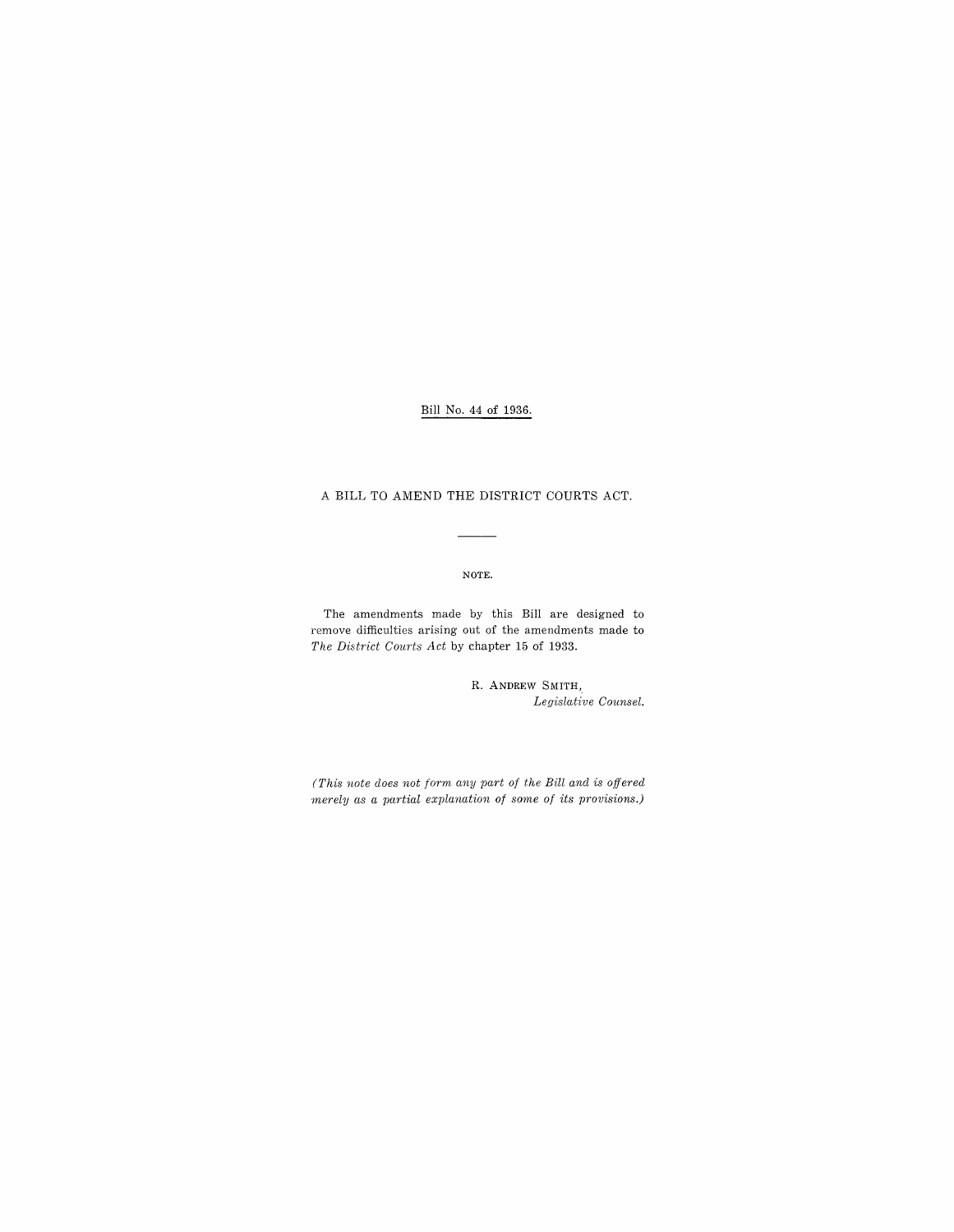# **BILL**

### No. 44 of 1936.

#### An Act to amend The District Courts Act.

#### *(Assented to* , 1936.)

**HIS** MAJESTY, by and with the advice and consent of the Legislative Assembly of the Province of Alberta, enacts as follows:

**1.** This Act may be cited as *"The District Courts Act Amend'ment Act, 1936."* 

**2.** The District Courts Act, being chapter 73 of the Revised Statutes of Alberta, 1922, is hereby amended as to section 2 thereof by inserting therein, immediately after paragraph (e) thereof, the following new paragraph

 $"(\tilde{e}_1)$  'District', except where it appears in the name of the court, means judicial district or subjudicial district, as the case may be;"

**3.** The said Act is further amended as to section 6 there-<br>of by striking out the words "may require", where the same<br>occur in subsection (1) thereof, and by substituting therefor the words "may require in each judicial district"

4. The said Act is further amended as to section 14 thereof by striking out the words "of a judicial district", where the same oc,Cur therein, and by substituting therefor the words "in a jtldicial district".

**5.** The said Act is further amended as to section 16 thereof by striking out the words "to every District Court", where the same occur therein, and by substituting therefor the words "of the court in each district".

**6.** The said Act is further amended as to section  $29a$  $thereof,$ 

- (a) by striking out the words "with the leave of the judge of the district in which the defendant or one of the defendants so resided or carried on business, be commenced and carried on in the judicial district in which the cause of action arose", where the same occur in paragraph (b) thereof, and by substituting therefor the words "upon application to a judge in the judicial district in which the defendant or one of the defendants so resided or carried on business, be commenced and carried on in the judicial district in which the cause of action arose"
- (b) by striking out the words "of the district in which  $t_{\text{th}}$  cause of action arose may order", where the same occur in paragraph  $(c)$  thereof, and by sub-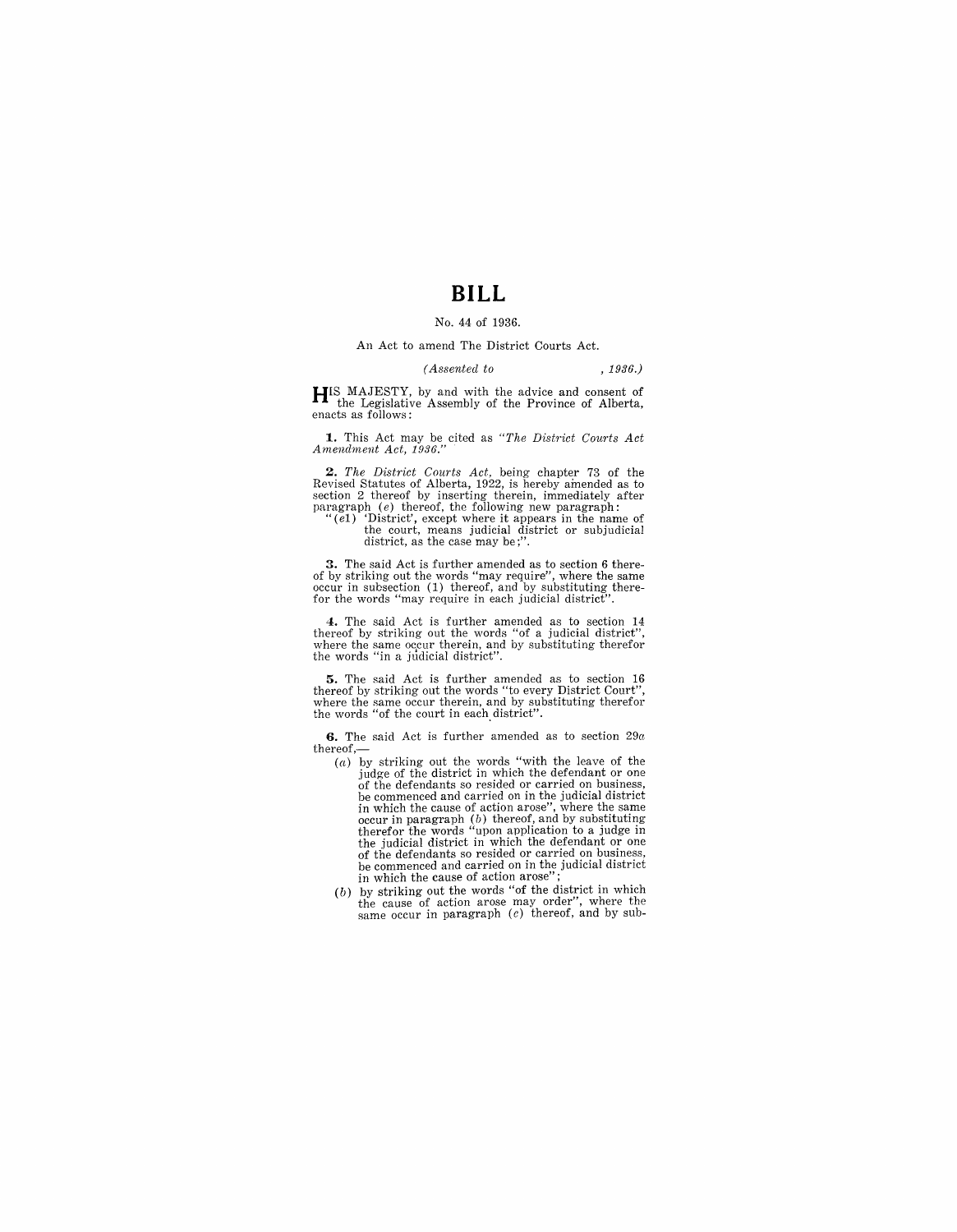stituting therefor the words "upon application to him in the district in which the cause of action arose may order".

**7.** The said Act is further amended by inserting therein, immediately after section 55 thereof, the following new section: **"55a.** The district court shall have generally all the

**but in the user can authority which prior to its**<br>organization, powers and authority which prior to its<br>organization were by any law, order or regulation vested in organization were by any law, order or regulation vested in<br>or capable of being exercised by the district court of a<br>judicial district, by a district court judge or by a judge of<br>the district court within the Province, and under reference is made to a district court of a judicial district, a district court judge or a judge of the district court<br>or to any court which may after the passing of such statute,<br>act or ordinance be constituted exercising within the Prov-<br>ince the jurisdiction, powers or autho district court of any judicial district, a district court judge<br>or a judge of the district court such reference shall, after<br>the coming into force of this Act, be taken to mean and<br>refer to the court by this Act establishe

**8.** This Act shall come into force on the day upon which it is assented to.

## 2